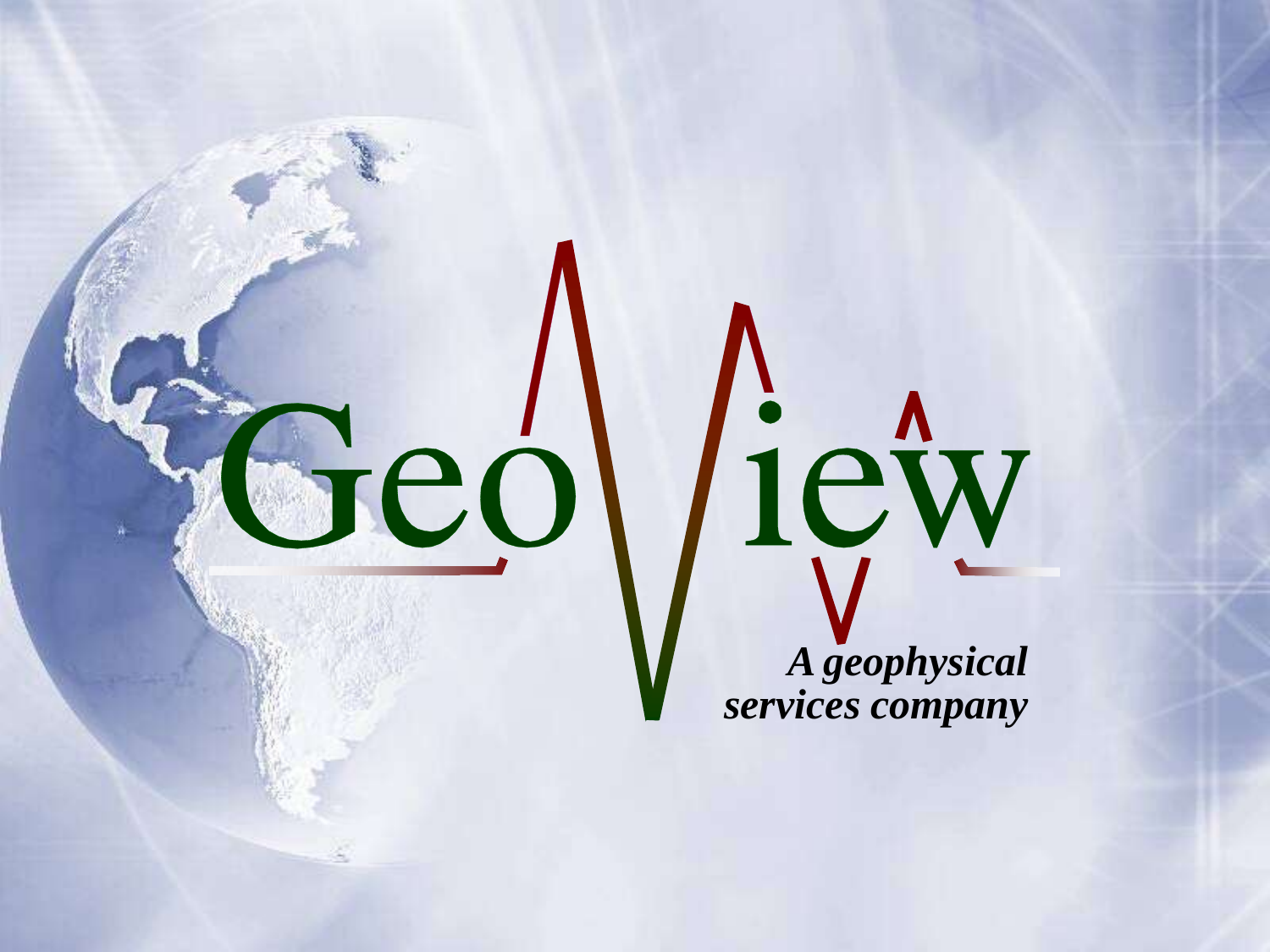#### **Geophysical and Hydrogeological Study of Big Pine Key**

- Non-Intrusive Geophysical Methods Were Used to Delineate the Vertical and Horizontal Extent of the Freshwater Aquifers Investigation was Performed During the Wet and Dry Seasons Results were Calibrated to Data Obtained From Available Monitor Wells
- $\triangleright$  Effectiveness of the Electrical Resistivity Imaging Technique in Profiling the Freshwater Aquifers was Demonstrated
- Work was Compared to Previous Work in 1980 and 1987 in an Attempt to Document Changes Over That Time Period

**Work was conducted under the supervision and guidance of the Nature Conservancy and Key Deer National Wildlife Refuge**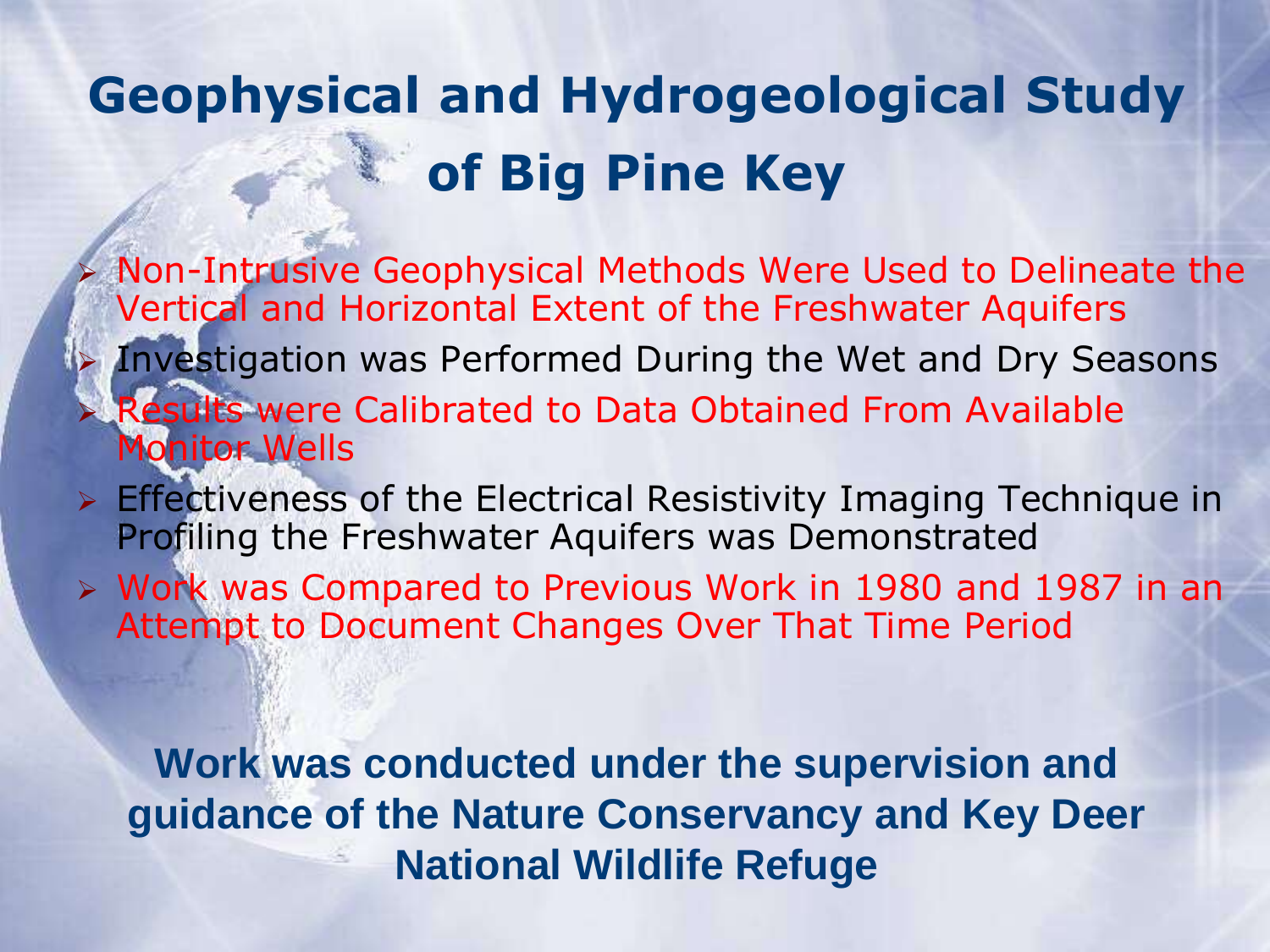# Big Pine Key

The freshwater aquifers of Big Pine Key have been assessed 3 times:

**1980** (USGS): Network of 20 monitor wells was tested for 1 year to determine the lateral and vertical extent of the freshwater lenses (wells abandoned after study). Basic lens geometry, geological control on maximum depth of lens established, wet/dry season dynamics of lens geometry.

**1987** (Wightman, Masters Thesis, University of South Florida): Electromagnetic (EM) mapping of lens during wet and dry season. Hydrogeological controls on lens geometry confirmed. Wet/Dry season changes in Lens Geometry documented.

**2009-2010** (GeoView [Geophysical Consulting Firm]) : EM mapping of Wet/Dry Season greatly expanded using GPS technology, salinity profiling of existing monitor wells, demonstration of electrical resistivity imaging technology.

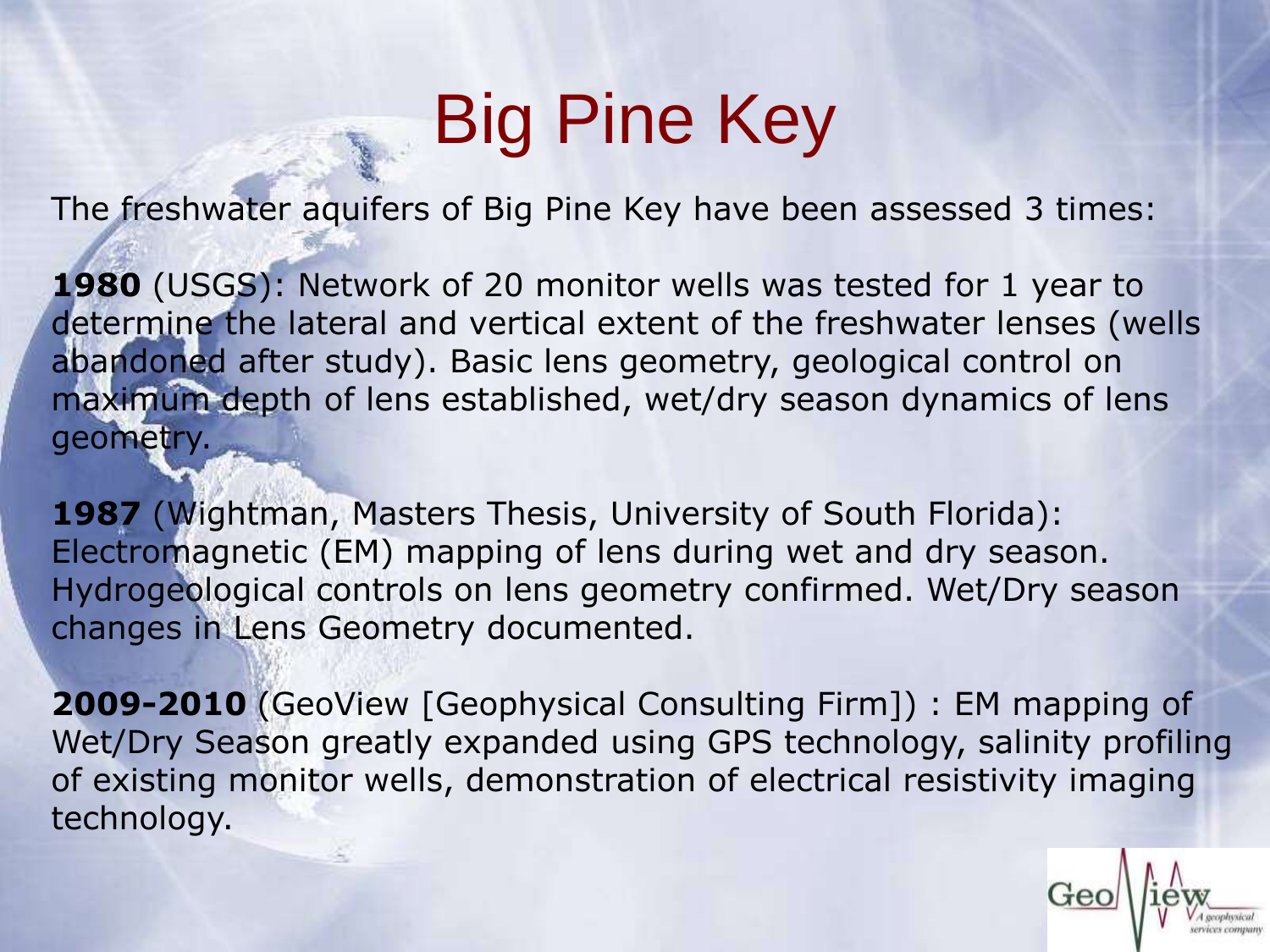#### Big Pine Key-Why Is It So Interesting and Important?







The freshwater aquifer on BPK is truncated at the lithological contact between the Miami Limestone (low transmissivity) and Key Largo Limestone (high transmissivity). The saltwater interface occurs within 1-1.5 meters of the contact. If not for this geological contact the aquifer would be 50 percent thicker.

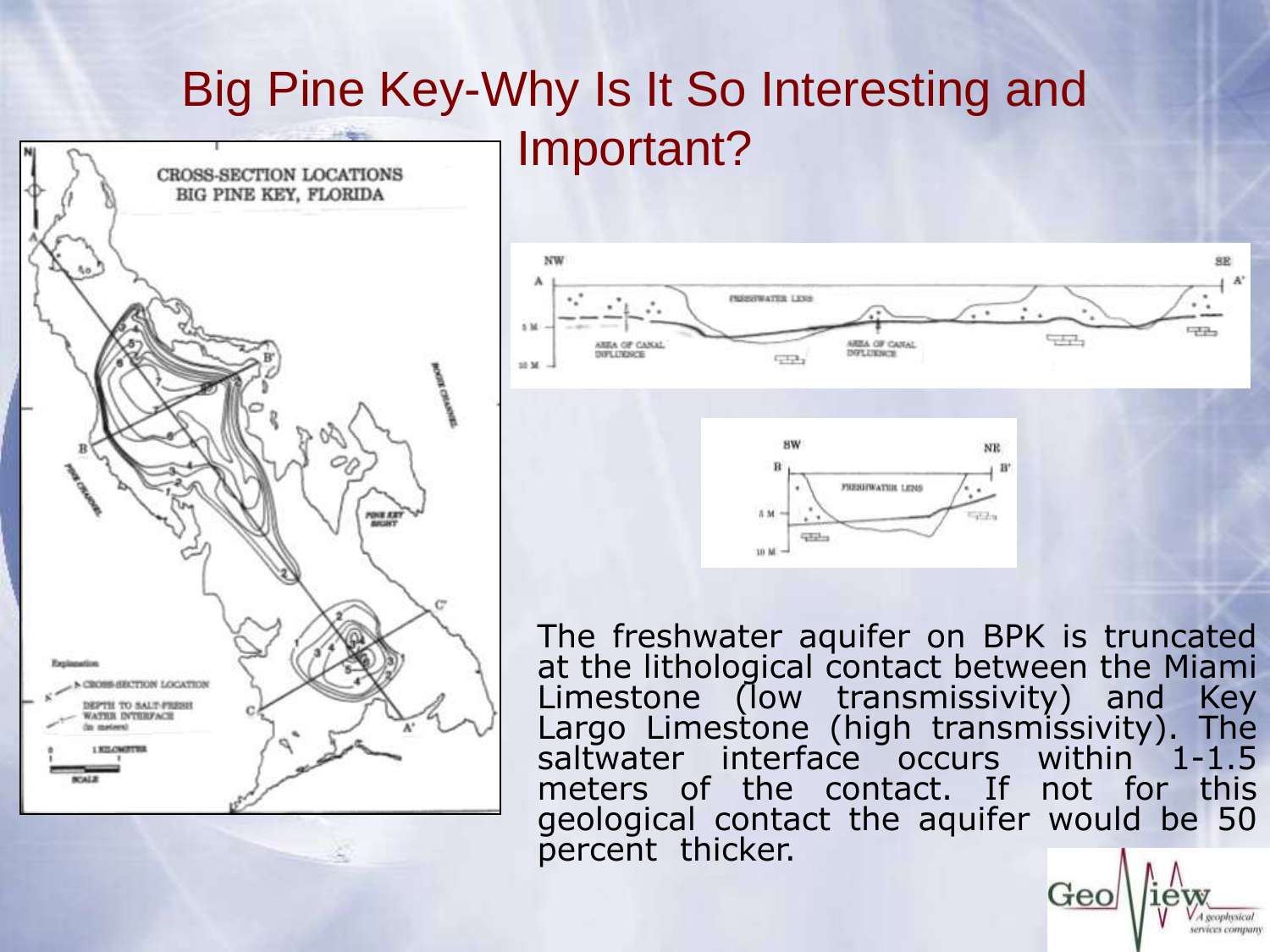

EM Profiling Solid Lines from 1987 Survey

Circles from 2010 Study

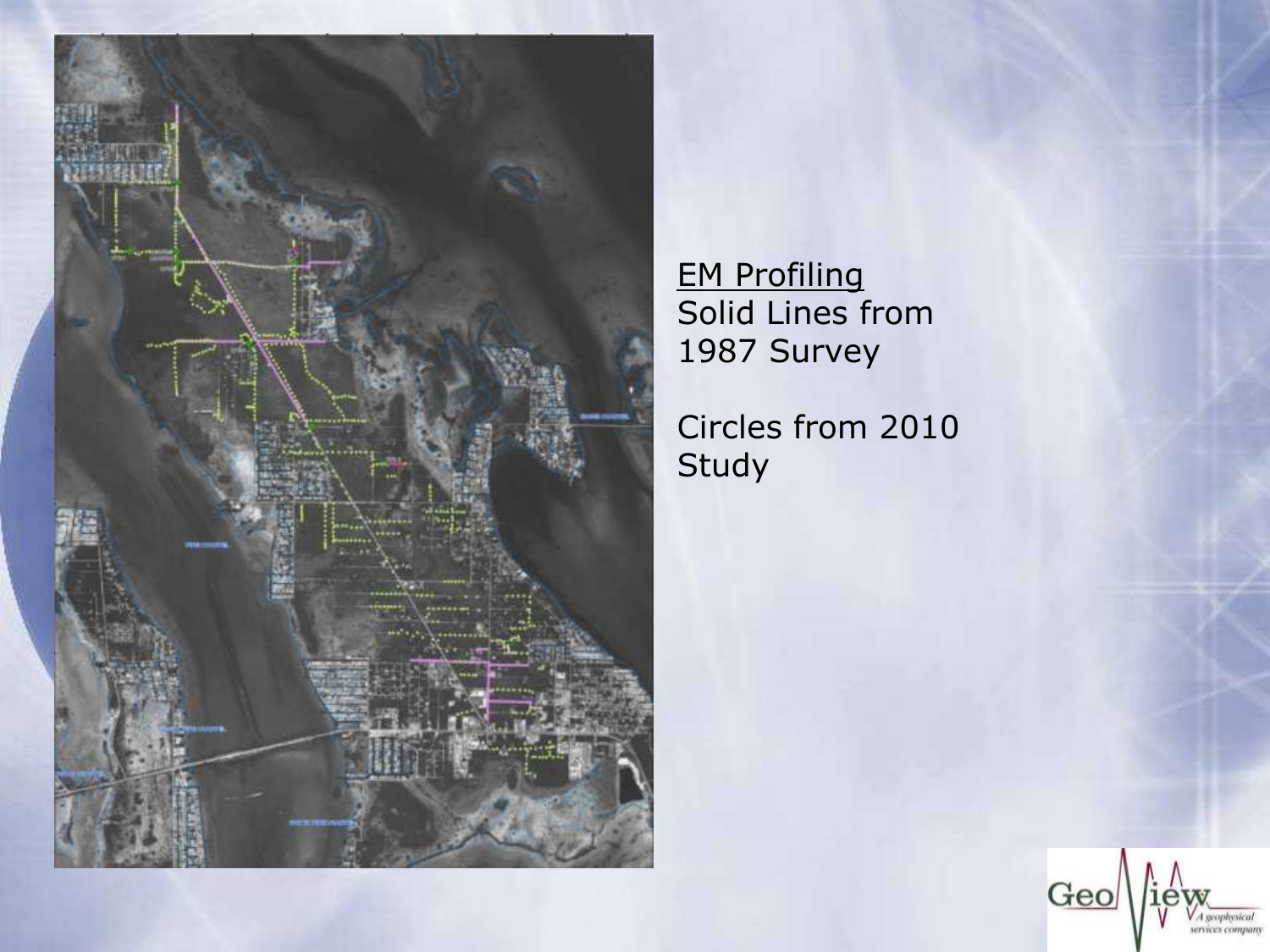# EM Profiling

EM Profiling: The EM method is geophysical method where the bulk conductance (resistivity) of the earth is measured. The depth of investigation can be controlled by varying the coil spacing. For this study a 20-m coil spacing with vertical coils was used. Position control was obtained using differentially corrected GPS.

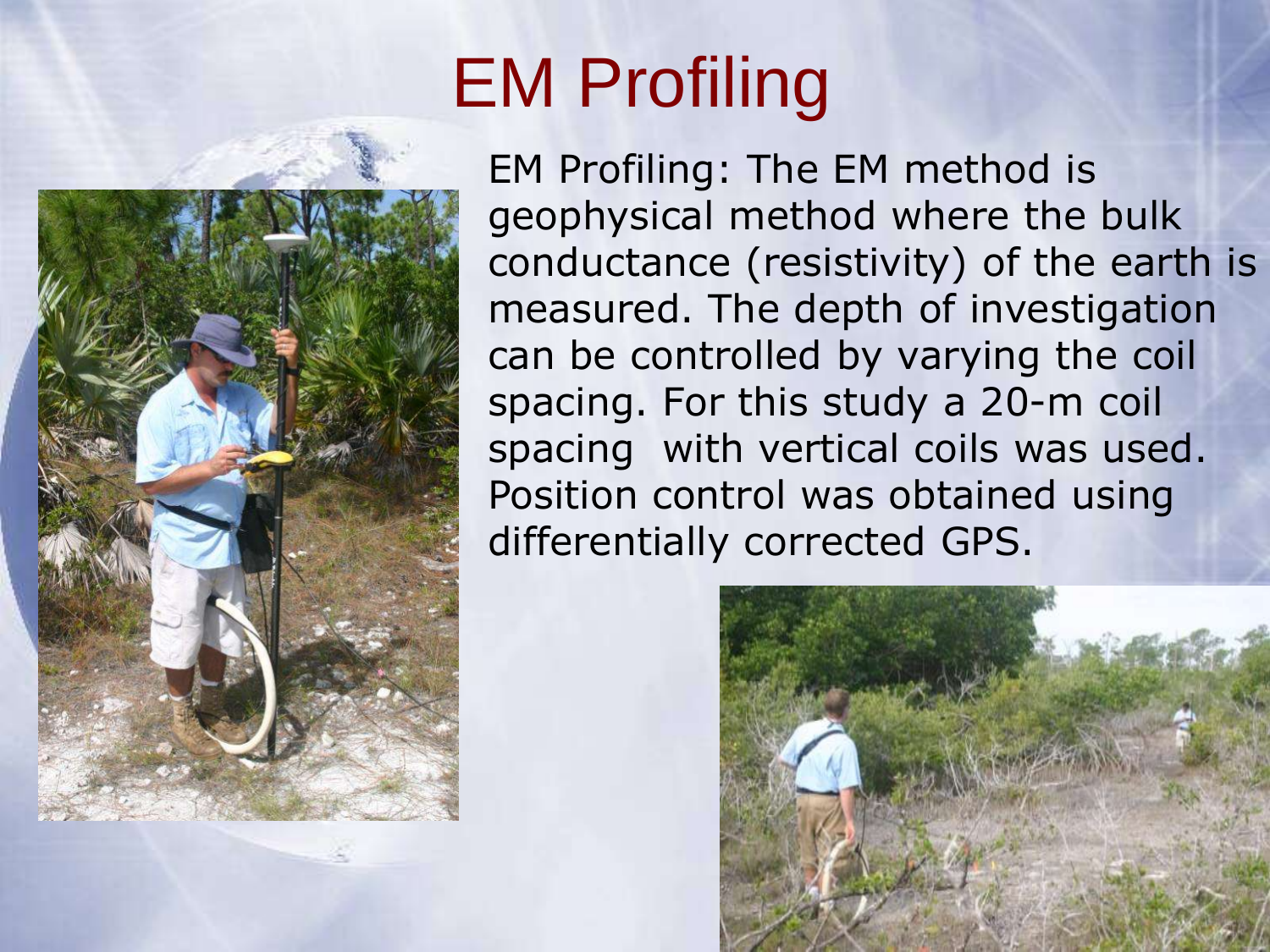#### Converting Terrain Conductivity to Freshwater Lens Thickness

T1 (fixed) R1 (fixed)

T2 (calculated) R2 (fixed)

T3 (infinite R3 (fixed)

The Terrain Conductivity is a Function of 7 Variables.

The Terrain Conductivity is Measured

With Six of The Seven Variables Known, You Can Solve for T2

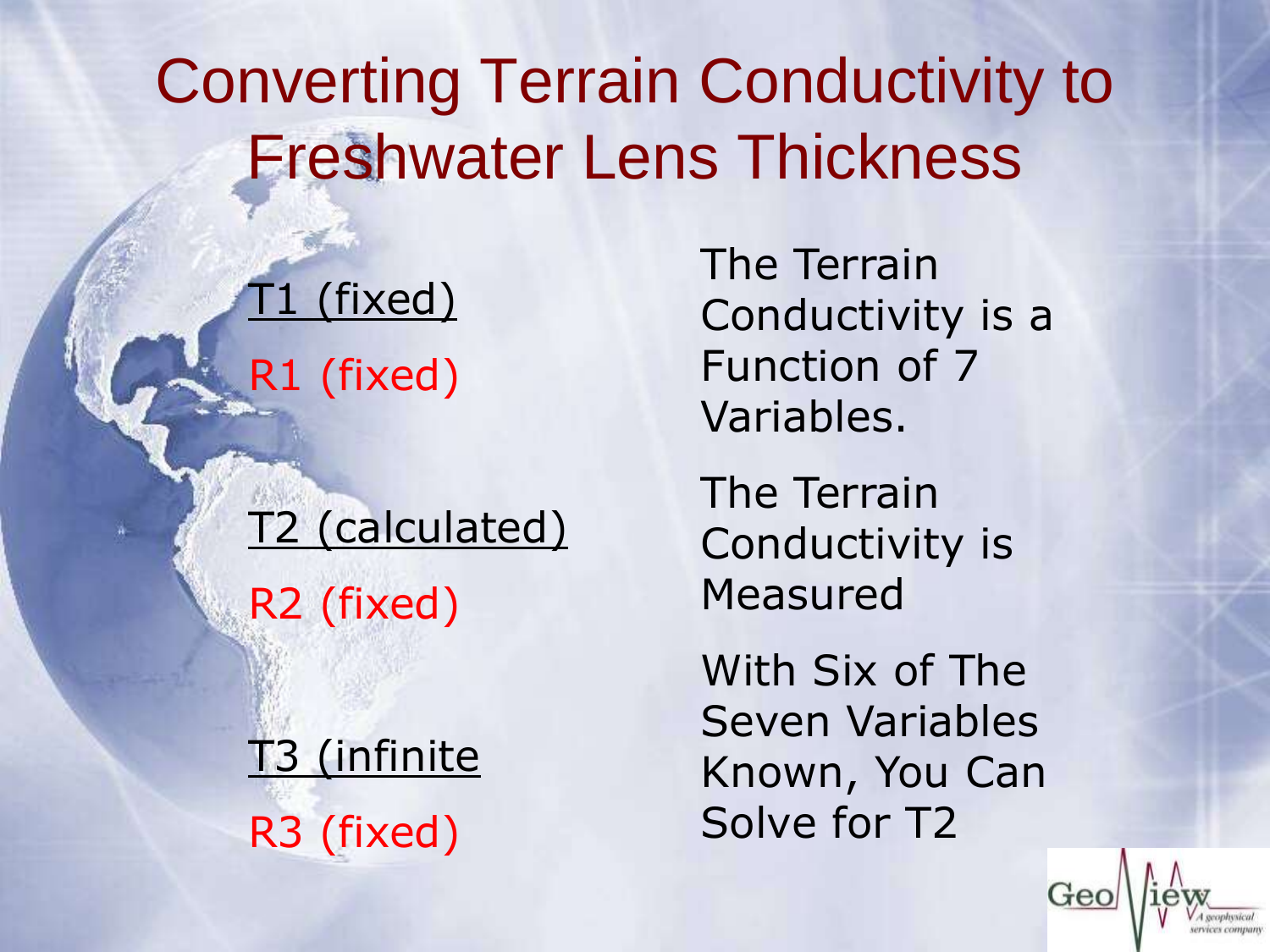

EM values are directly converted to depth to saltwater using determined empirical relationships

Geo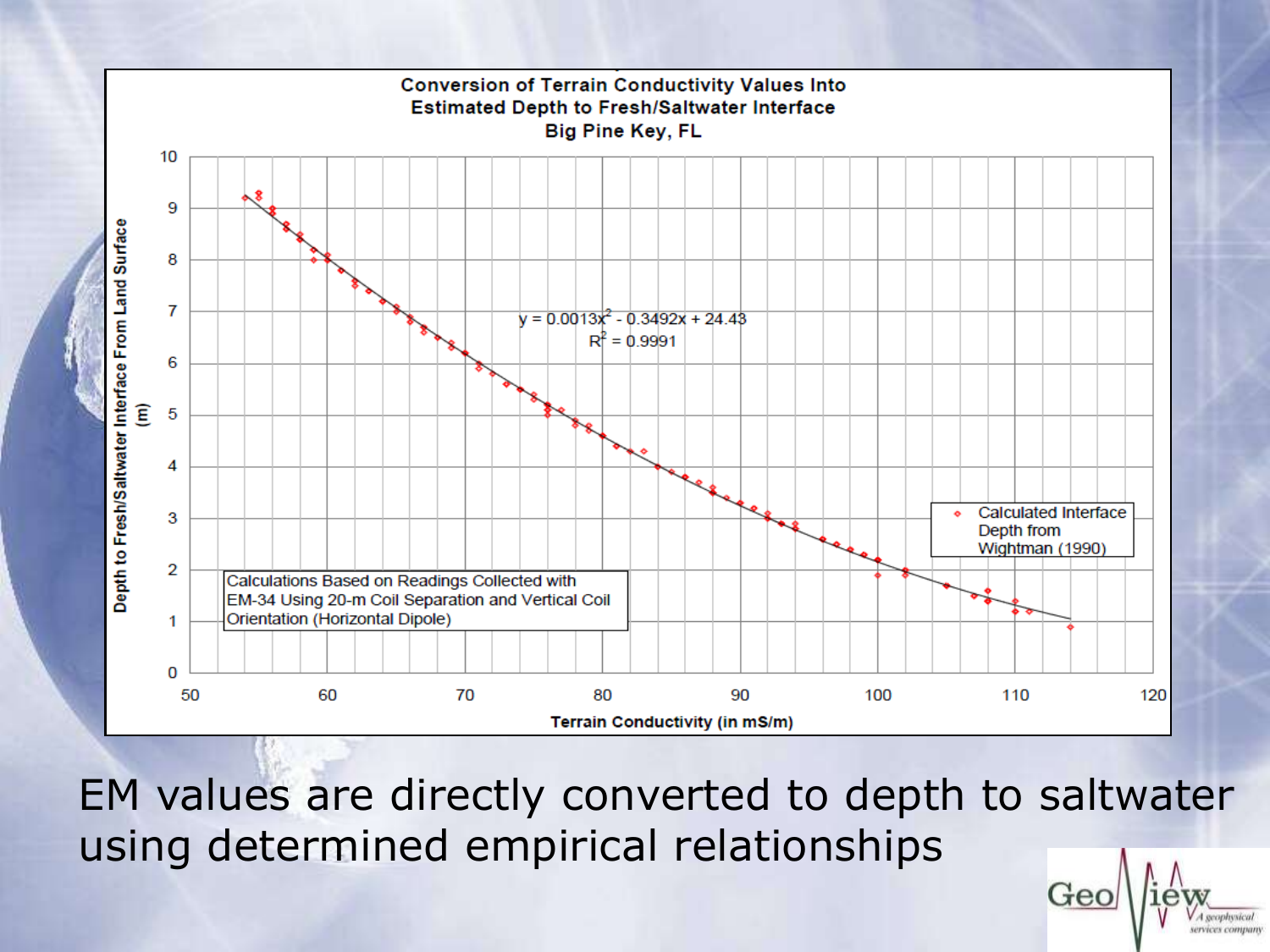#### Results from 2009 Wet Season Survey





FRESHWATER LENS THICKNESS - WET SEASON 2009

 $High:10$ **METERS**  $Low: 1$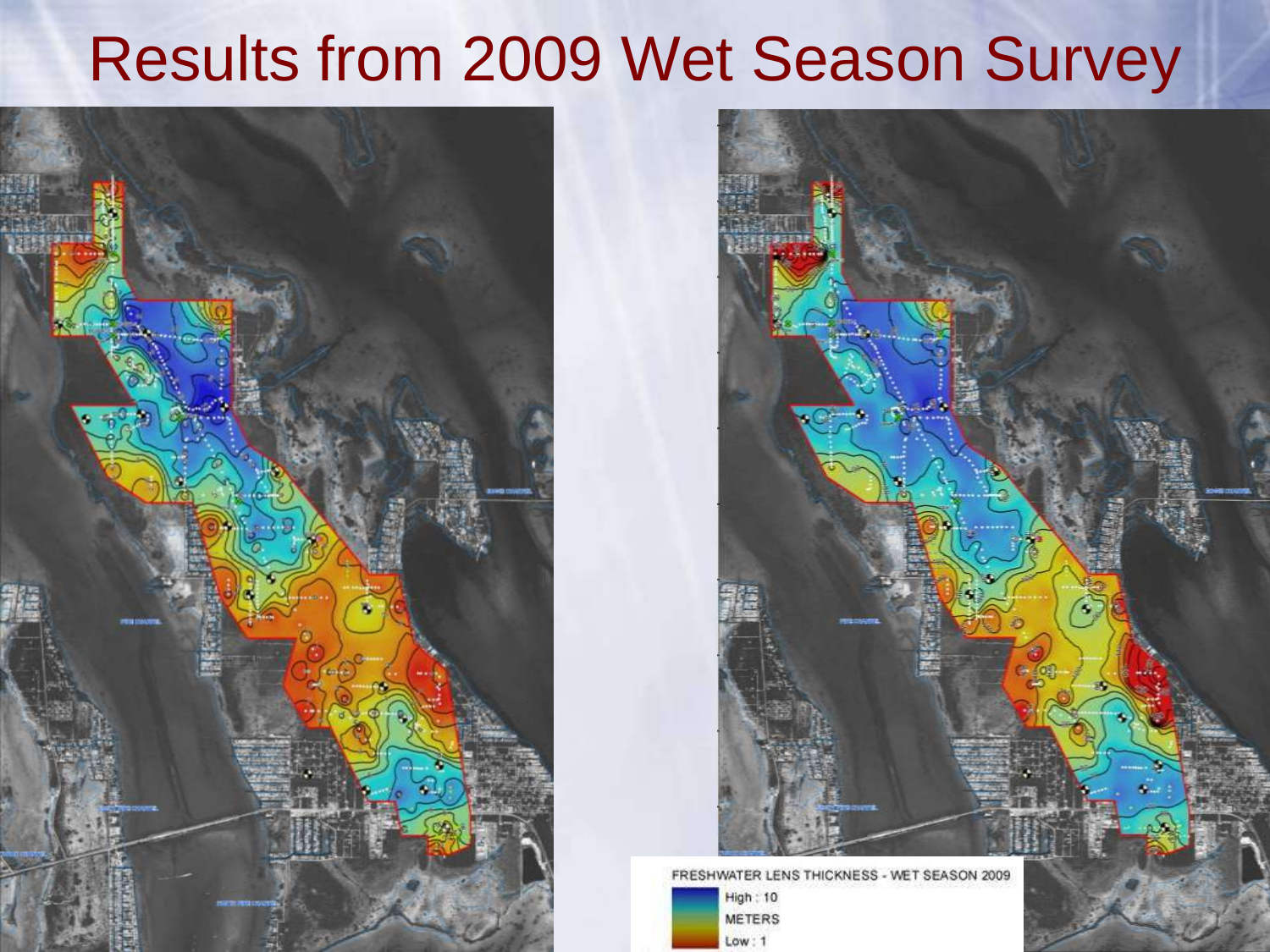

Changes in Freshwater Aquifers-Wet/Dry Season: 1987

#### Very Dynamic

Change in Lateral Boundaries 30 to 50 percent

No Change in Maximum Depth

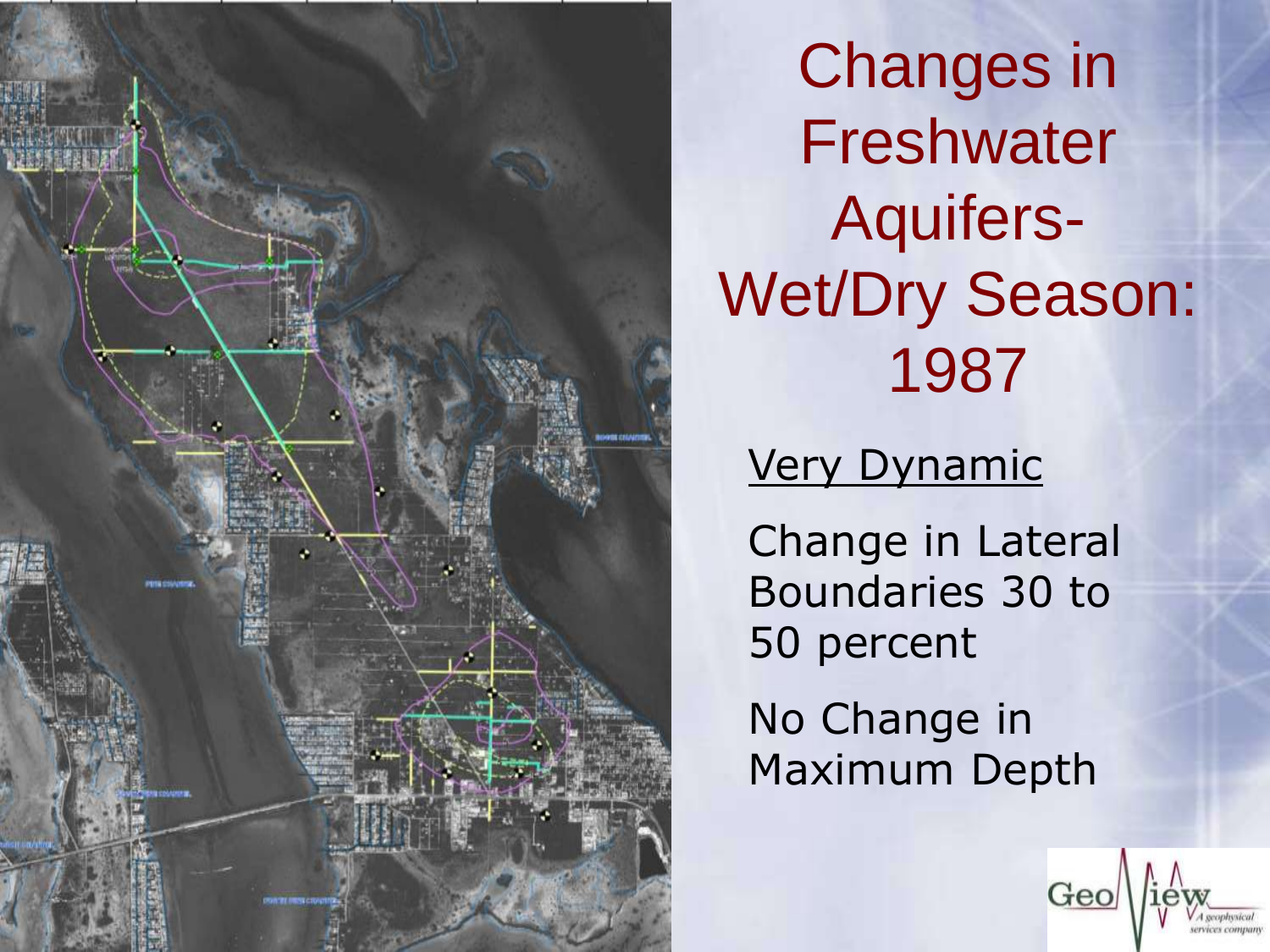## Changes in Freshwater Aquifers-Wet/Dry Season: 2009/2010



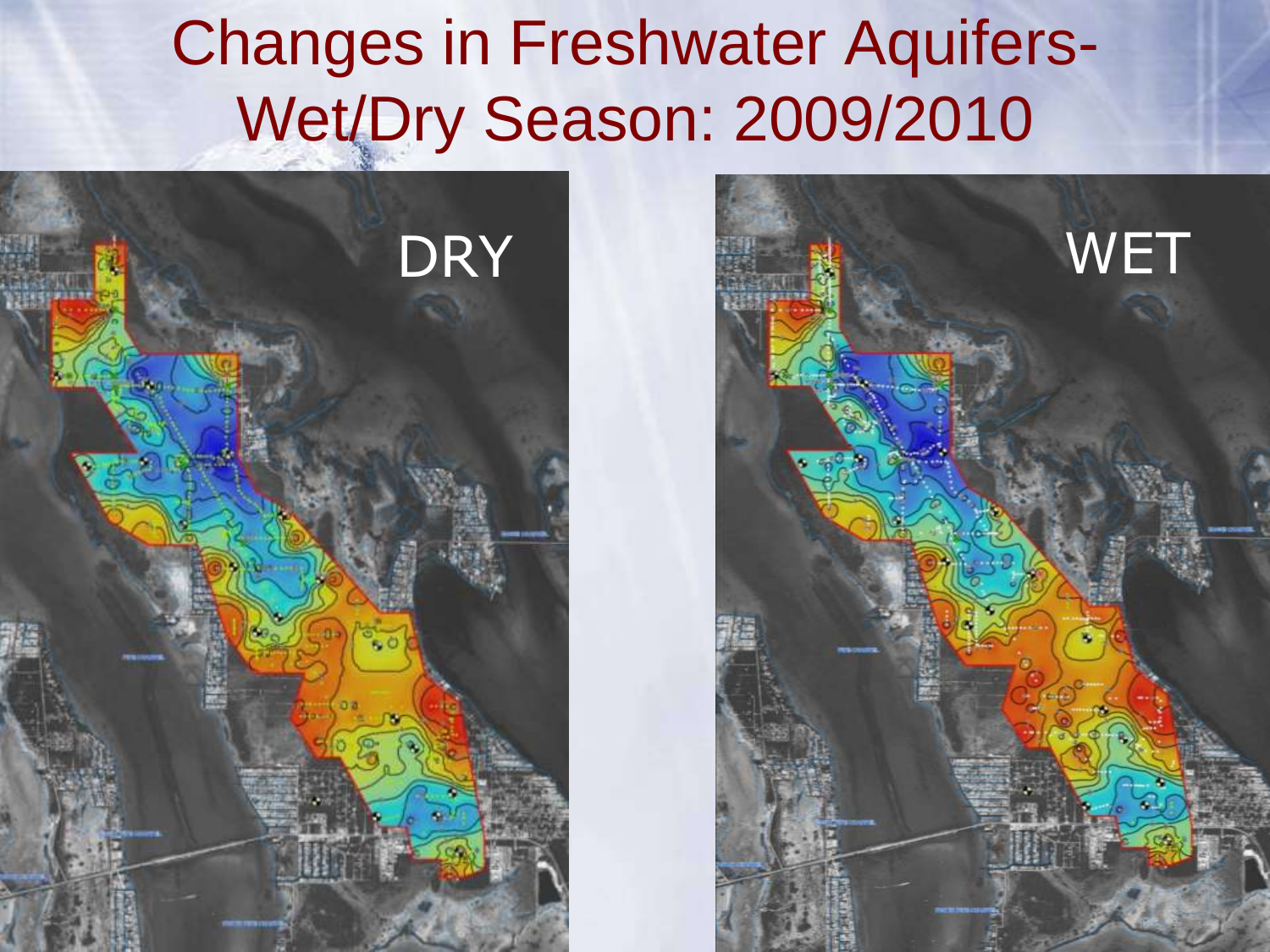## What Went Wrong—Do the Freshwater Lenses Really Change?

•1987 was a somewhat abnormal year for Dry and Wet Season Rainfalls. The dry season was +11 inches (two major winter storms) and Wet Season was +2.5 inches

•However, the dry season study was conducted in March (not April) and Wet Season study was conducted in August not October.

•In Comparison the 2009-2010 studies were conducted at the end of the respective Wet and Dry Seasons.

•But the Wet Season (and preceding Dry Season) was very dry (-13 inches) with the Dry Season of the survey very wet (+5.5)

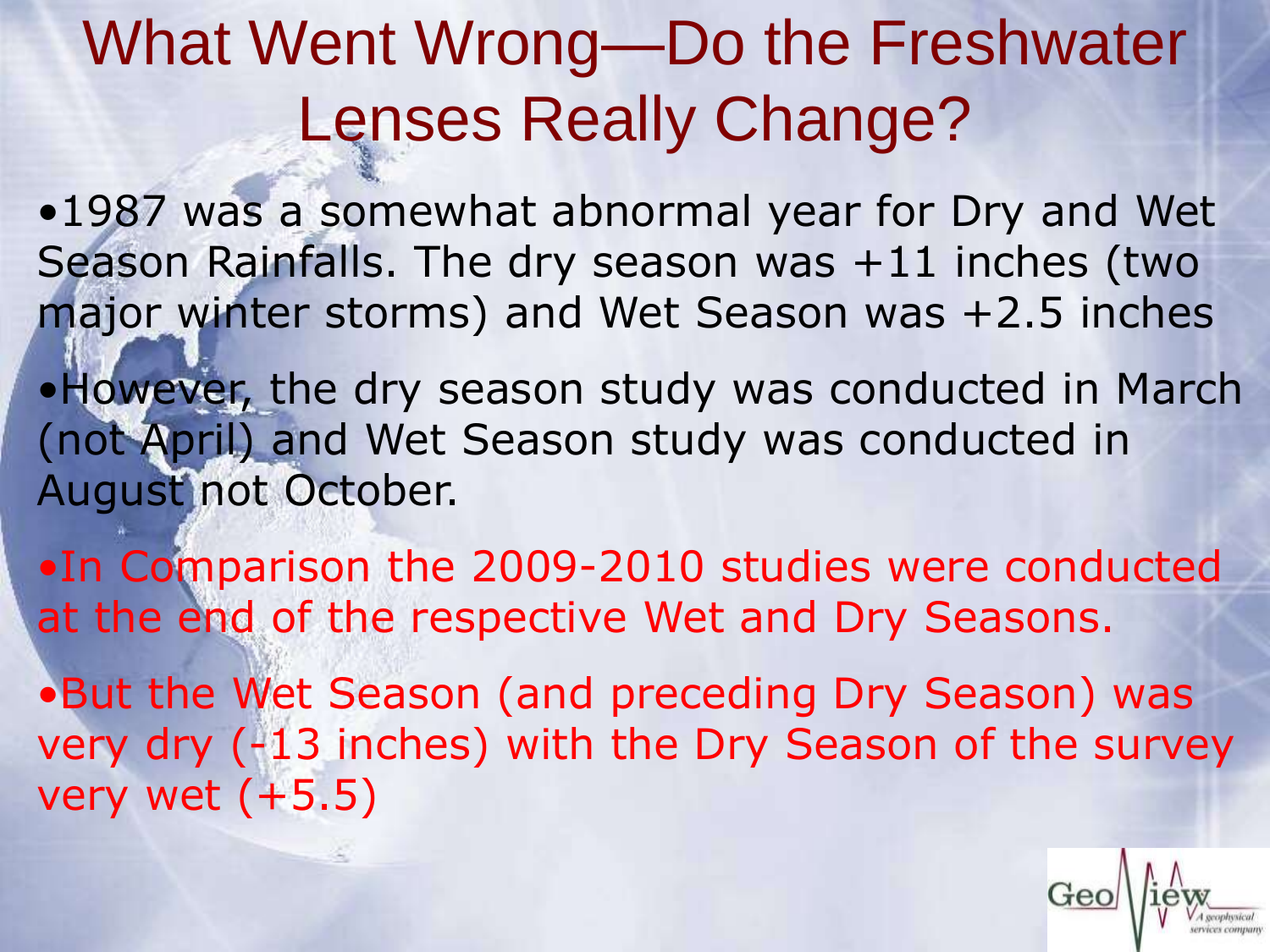#### Partial Comparison of 1987 and 2009 Wet Season Surveys





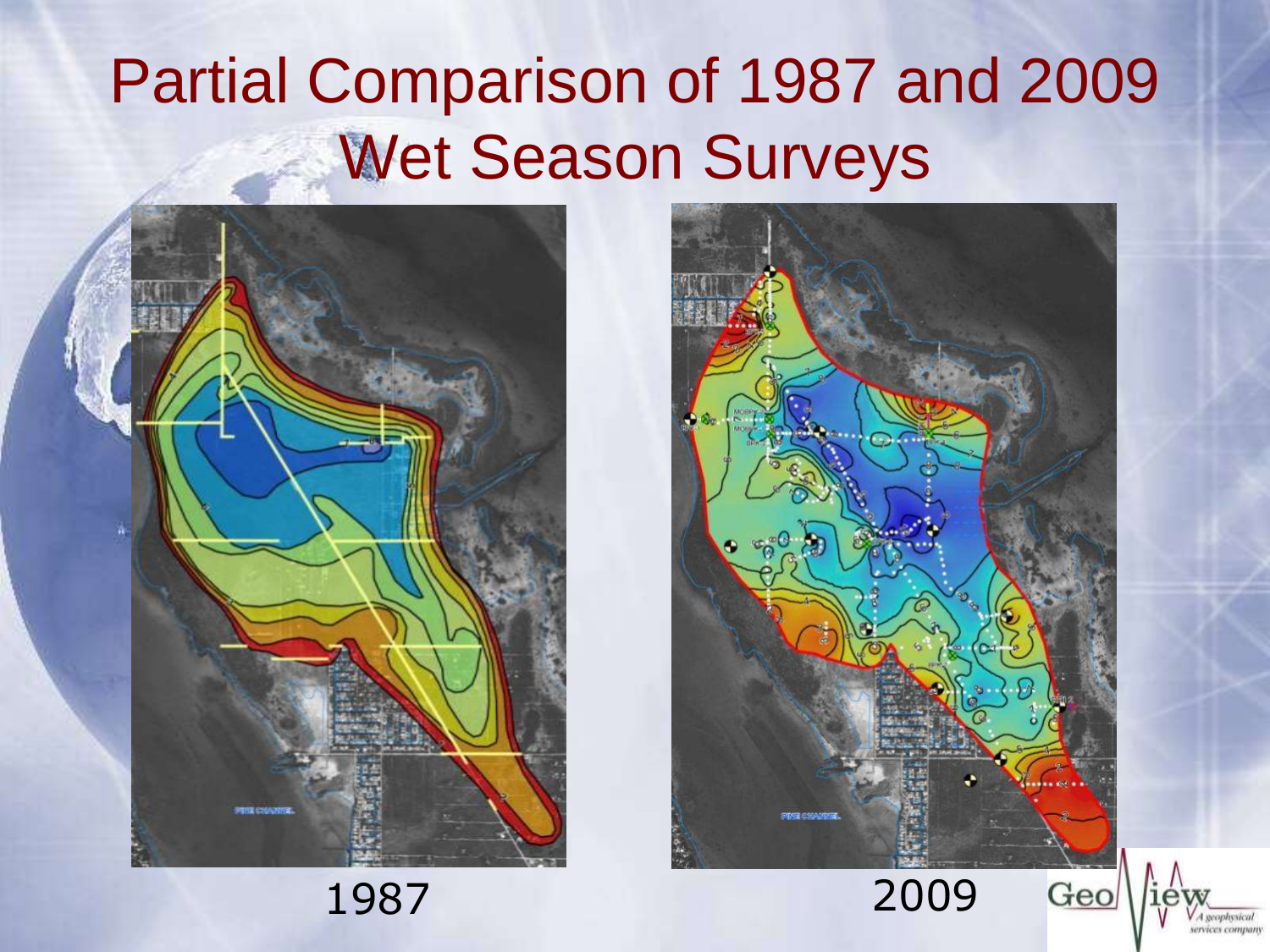Vertical conductivity profiles were collected in available monitor wells

## Monitor Well Profiling





EM-derived depths from the geophysical survey correlated very well to conductivity profiling results

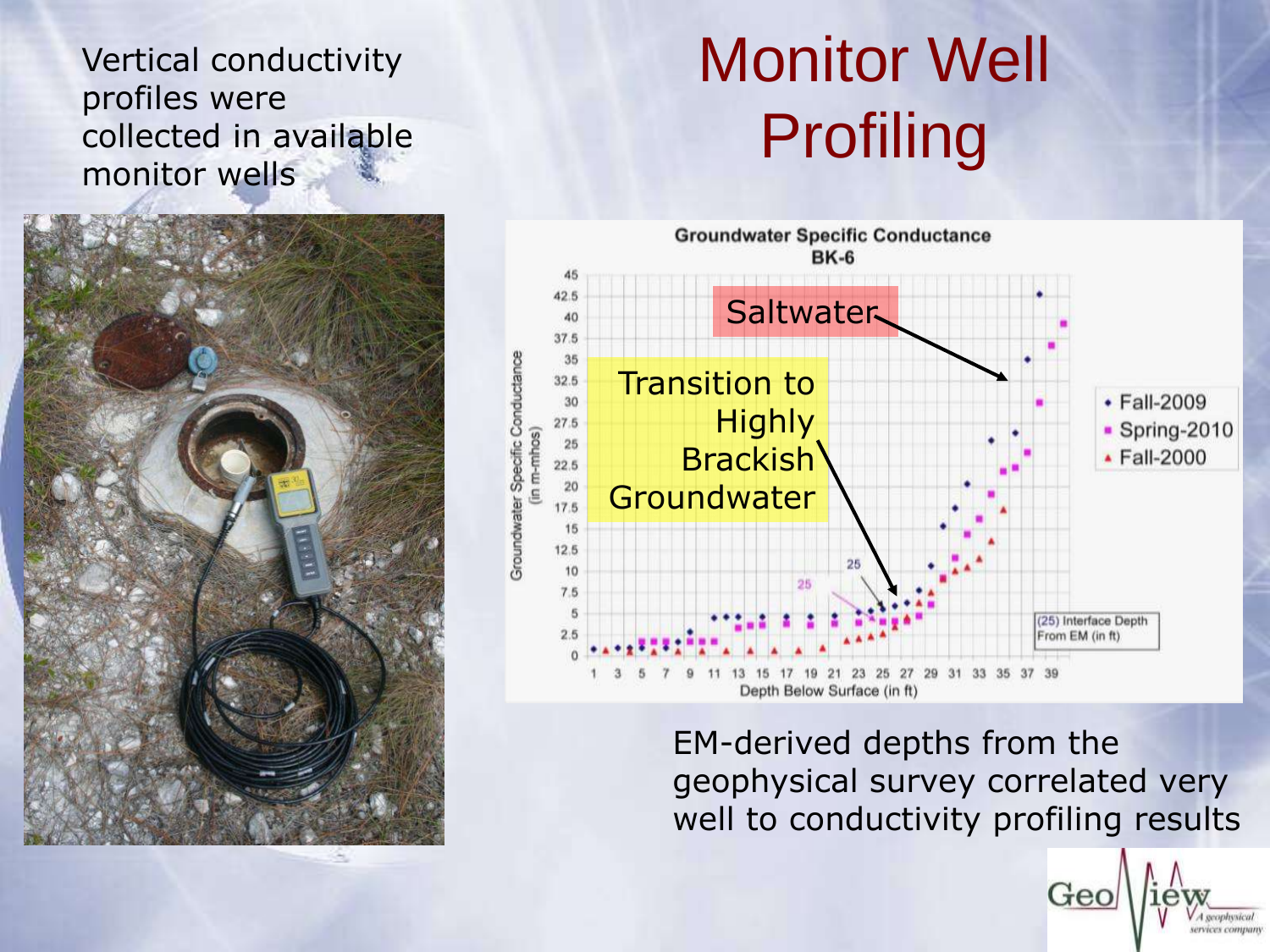ERI method was extremely effective in documenting horizontal change and vertical control of aquifer depth by Key Largo Limestone.

# Electrical Resistivity Imaging



Boundaries of Fresh to Brackish Water Aquifer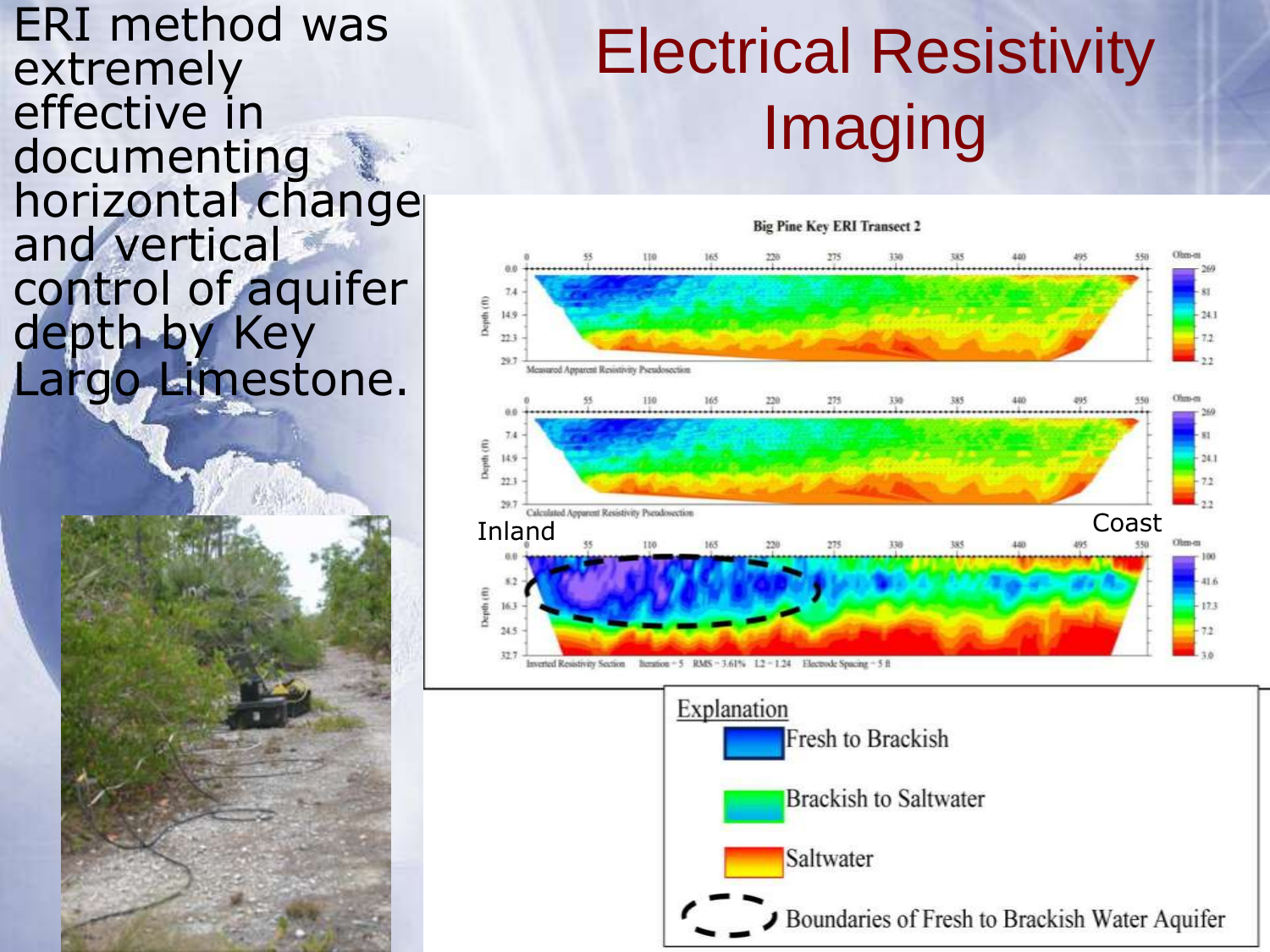# Summary of Major Findings

•The size and maximum depth of the lenses did not change between the wet and dry seasons

•The lack of change was supported by both the EM and conductivity profiling results

•The reason for the lack of change was a very dry wet season and proceeding very wet dry season

•The EM derived lens thickness matches the conductivity profiling results very well in areas where a thick brackish transition zone is not present (towards center of island).

•The ERI method works well (but is very slow and should not be considered as a reconnaissance technique)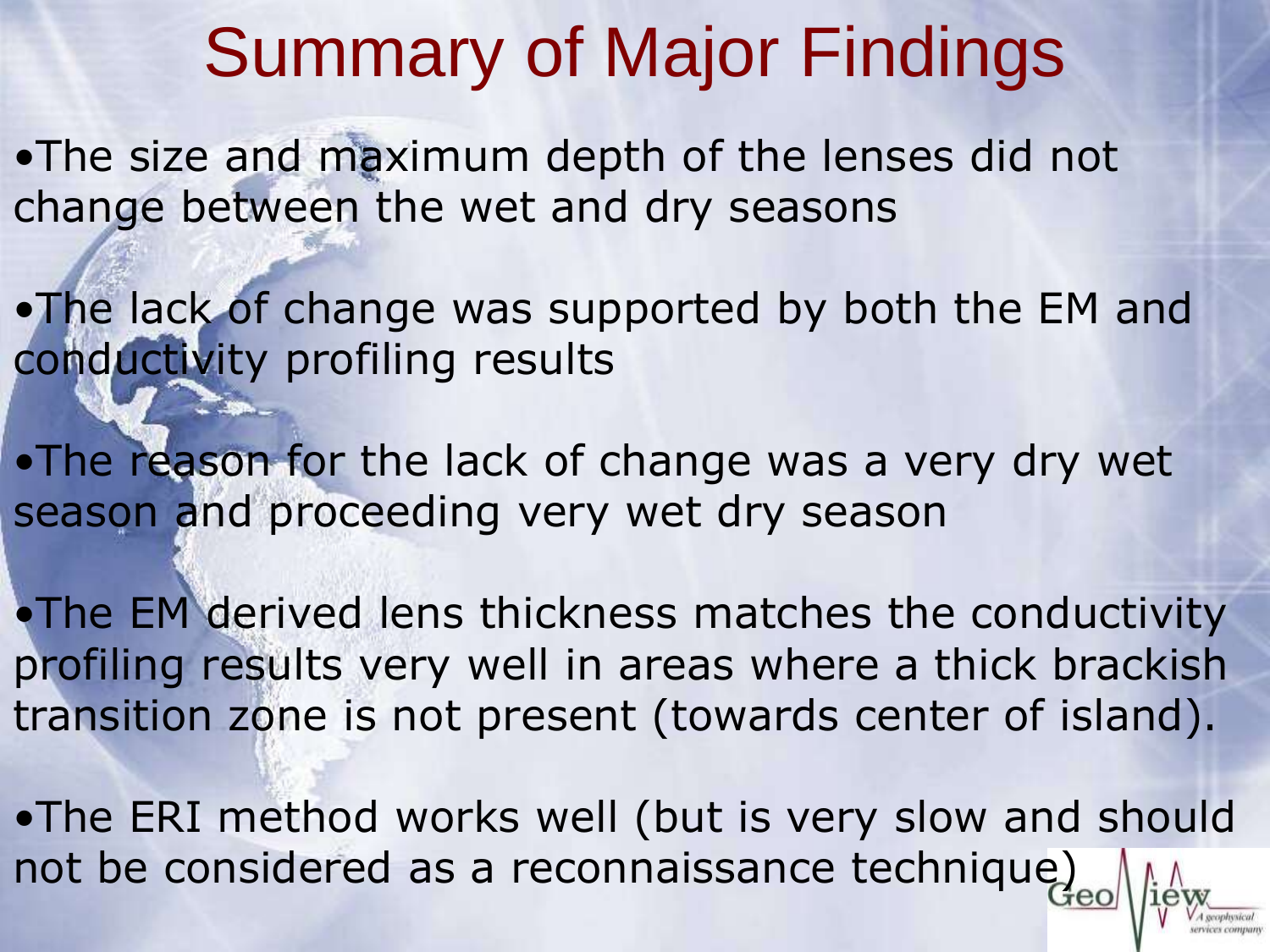

# Looking Into The Future



Represents the Location for a Proposed Monitor Well. These wells will be 40 to 50 ft deep and extend throughout the entire freshwater aquifer and brackish water transition zone. The wells should be profiled on a semi-annual basis. Through this effort the effect of sea level rise on the freshwater aquifers will be documentedGeo